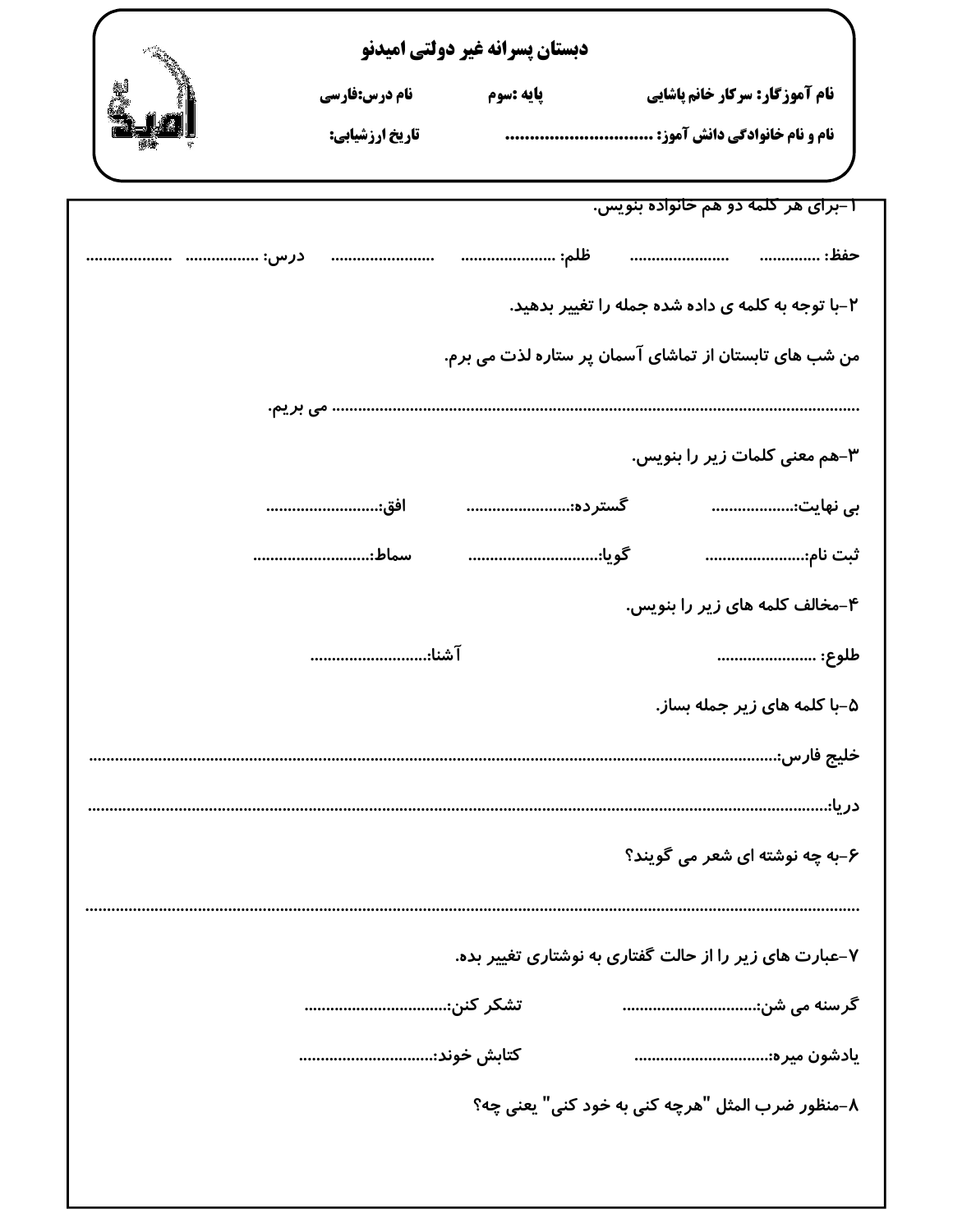|                 |                      | دبستان پسرانه غیر دولتی امیدنو         |       |                                                                         |  |
|-----------------|----------------------|----------------------------------------|-------|-------------------------------------------------------------------------|--|
|                 | <b>نام درس:فارسی</b> | يايه :سوم                              |       | نام آموزگار: سرکار خانم پاشایی                                          |  |
| تاريخ ارزشيابي: |                      | <b>نام و نام خانوادگی دانش آموز: .</b> |       |                                                                         |  |
|                 |                      |                                        |       | ۹–کلمات زیر را با نشانه های "ان–ات–ها" جمع ببندید.                      |  |
|                 | راننده:              |                                        | سېزى: | كلمه:.                                                                  |  |
| شكر،ده          |                      |                                        |       | ۱۰–این کلمه ها را به چند شکل می توانی بخوانی؟با هر شکل آن یا جمله بساز. |  |
|                 |                      |                                        |       |                                                                         |  |

۱۱–کلمه های زیر را با دقت بخوان و زمان آن ها را مشخص کن.(گذشته–حال–آینده)

| خواهم رسید | می شوید | امدند | می روی | درس خواندم | خواهم گفت |
|------------|---------|-------|--------|------------|-----------|
|            |         |       |        |            |           |

۱۲–به آخر کلمات "ی" یا "ای" اضافه کن و در جدول بنویس.

گفته، کلاس، ستاره، بهداشت، درس، نوشته

| ای | ی |
|----|---|
|    |   |
|    |   |
|    |   |

۱۳–جملات در هم ریخته را مرتب کن.

احادیث– قر آن– نیز – سعدی– آشنایی– با– کامل– و — داشت